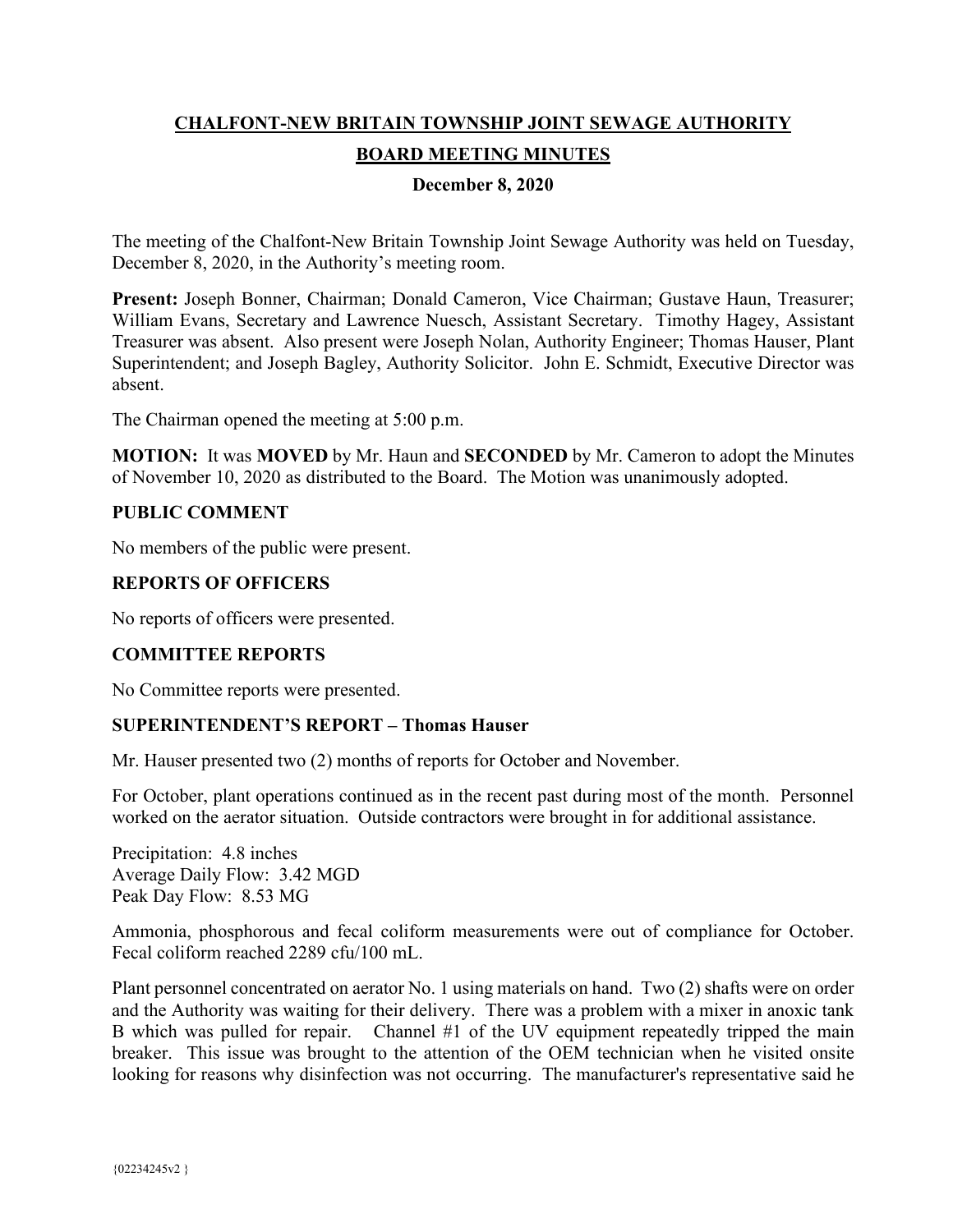would discuss the issues with his technical people. They advised the Authority that ammonia does not affect UV performance.

The No. 1 aerator drive was replaced due to gear box issues. By October 27 the No. 1 aerator shafts were in place and the next day an outside contractor was onsite to perform the shaft alignment.

In the collection system, weekly flow meters were read. Televising jobs with the TV truck were performed. Various jobs with the jet truck were performed. Collection system personnel assisted with operations on the DA shaft project. The grinder pump list was updated. Six (6) new tie-ins to the sewer system were inspected.

For November, plant performance was much improved with two (2) aerators back in service.

Precipitation: 6.2 inches Average Daily Flow: 4.45 MGD Peak Day Flow: 11.87 MG

Suspended solids were out of compliance due to flow because of rain coming at the end of the month. Ammonia, phosphorous and fecal coliform were all down for the month.

The No. 1 aerator went online on November 4 and by November 10 ammonia was at 0.42 mg/L, fecal coliform was in the 800's. An outside contractor was also utilized for two (2) days to help with the repair of the No. 2 and the No. 4 aerators. On November 16, personnel acid washed channel No. 1 of UV modules 1 and 2 because of a heavy buildup of what appears to be iron scale. The initial acid wash did not remove the scale. Later, muriatic acid was used and the iron scale removed the residual. The fecal coliform number dropped right away so the iron scale could have been part of the problem. On November 17, the No. 2 aerator went back online.

In the collection system, routine pump station maintenance was performed. The Cycle B deduct meter list was read. 100 hours of inspection were performed at the Mill Ridge project.

In response to a question, Mr. Hauser stated that he believes that the ammonia caused a secondary reaction on the quartz producing iron scale. The technician for Ozonia could not find out why the UV system was not working properly. Mr. Hauser is going to look at the ammonia counts and see if there is a correlation between the ammonia levels rising and the fecal coliform rising. A question was asked about having an extra set of bearings in stock. Mr. Hauser responded that he will keep the "wear parts" in stock. A question was asked about greasing the bearings monthly. Mr. Hauser responded that the O&M manual established a monthly schedule. In response to further questions, Mr. Hauser and Mr. Nolan estimated that the No. 3 shaft on the No. 1 aerator is almost 12-13 years old.

# **EXECUTIVE DIRECTOR'S REPORT**

In Mr. Schmidt's absence, Mr. Hauser presented part of the report and Mr. Bagley presented part of the report. Mr. Hauser referenced a six (6) month budget report distributed to the Board. Mr. Hauser pointed out sewage disposal equipment maintenance costs utilizing almost 100% of budget in the first six (6) months due to the purchases for the aerators. No questions were asked.Mr. Bagley presented the Developer's Agreement for Chalfont Crossing. The development involves 61 EDUs and all escrow monies, security and tapping fees have been received from the developer.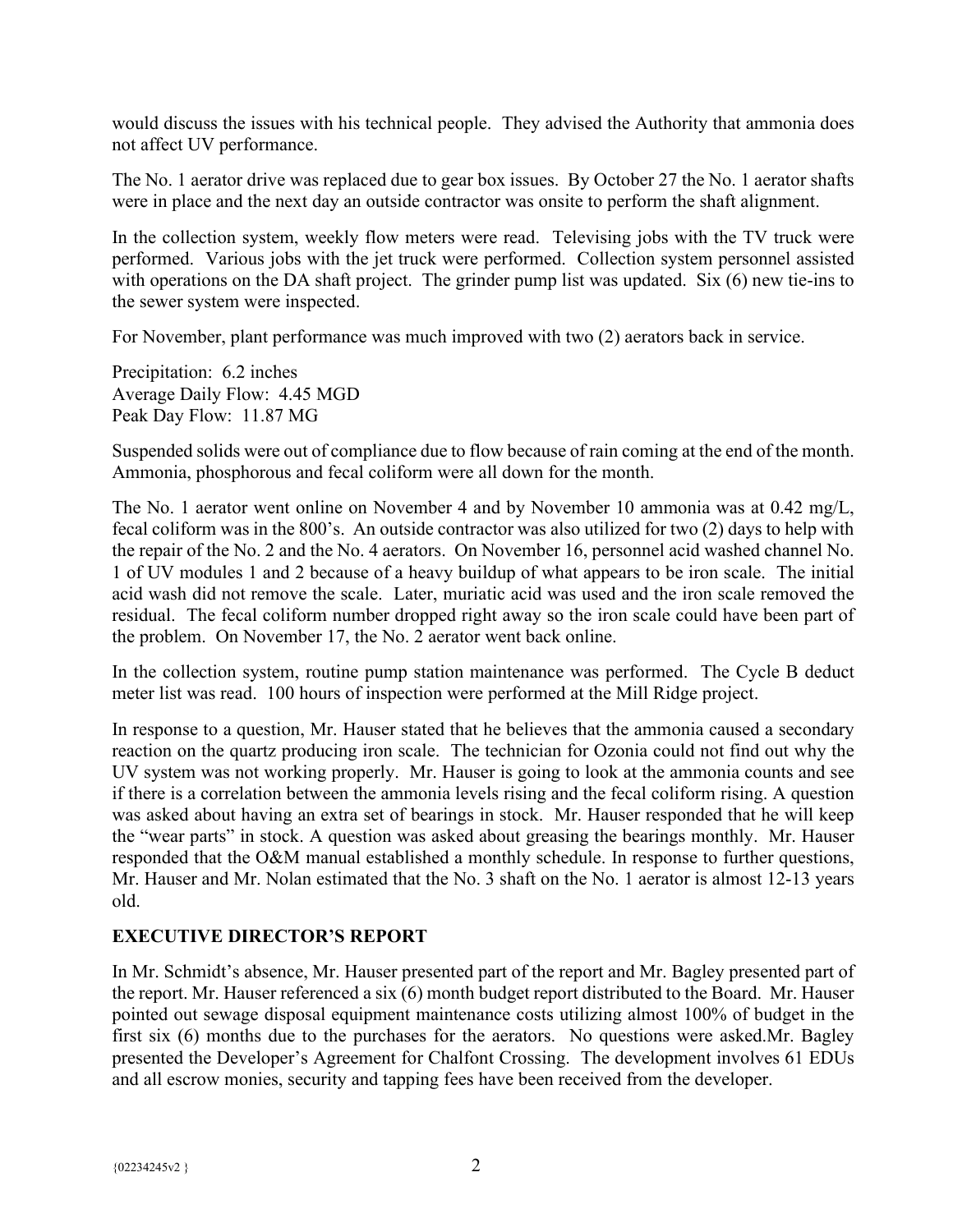**MOTION:** It was **MOVED** by Mr. Haun and **SECONDED** by Mr. Cameron to approve the Developer's Agreement for Chalfont Crossing. The Motion was unanimously adopted.

## **ENGINEER'S REPORT – Joseph Nolan, P.E.**

Mr. Nolan presented Requisition No. 216 for Capital Expenditures in the amount of \$54,468.26 which is cost for the new SUV vehicle for the Authority.

**MOTION:** It was **MOVED** by Mr. Cameron and **SECONDED** by Mr. Nuesch to approve Requisition No. 216 for Capital Expenditures in the amount of \$54,468.26. The Motion was unanimously adopted.

Mr. Nolan next presented Requisition No. 259 for Capital Improvements in the amount of \$9,635.60. It was explained that the entry under Fund 3 on the Bill List for Prestige Building Partners was an amount representing a reimbursement which went "in and out" of the Fund thus was not included in the Requisition. Mr. Schmidt confirmed this in advance of the meeting.

**MOTION:** It was **MOVED** by Mr. Cameron and **SECONDED** by Mr. Nuesch to approve Requisition No. 259 for Capital Improvements in the amount of \$9,635.60 for engineering for the Pump Station No. 4 project. The Motion was unanimously adopted.

Mr. Nolan reported that the Pump Station No. 4 project is making good progress. The pump station is designed. Mr. Nolan is redesigning parts based upon comments from Authority personnel. Initial contacts have been made with property owners. Mr. Nolan has looked at an alternate route to avoid a long run through a private property. The alterations have just been submitted to Mr. Schmidt for review. Arrangements are being made to schedule a "soft dig" with the gas utility. Mr. Nolan expects to be ready to bid next year.

A question was asked whether the change in route would alter the flow characteristics. Mr. Nolan responded that it would not.

# **SOLICITOR'S REPORT – Joseph M. Bagley, Esquire**

Mr. Bagley continued the discussion brought up prior to the meeting about the possibility of the Authority holding its first January meeting by way of a Zoom online platform. Mr. Bagley stated that the Legislature enacted a law in May allowing public bodies to conduct meetings by way of online technology during an emergency announced by the Governor. A consensus was reach by the Board to hold the first meeting in January by online technology only.

# **TREASURER'S REPORT –** Gustave Haun

Mr. Haun reviewed the General Operating Expenses for the month of \$227,212.33 as well as a previously-approved Requisition No. 216 and 259 as well as payments to the Loan Fund of \$73,304.25 making the total expenditures for the month \$366,960.62 and he recommended approval. **MOTION:** It was **MOVED** by Mr. Haun and **SECONDED** by Mr. Nuesch to approve the total expenditures of \$366,960.62. The Motion was unanimously adopted.

Mr. Haun next presented escrow disbursements in the amount of \$7,765.62.

**MOTION:** It was **MOVED** by Mr. Haun and **SECONDED** by Mr. Cameron to approve the escrow disbursements of \$7,765.62. The Motion was unanimously adopted.